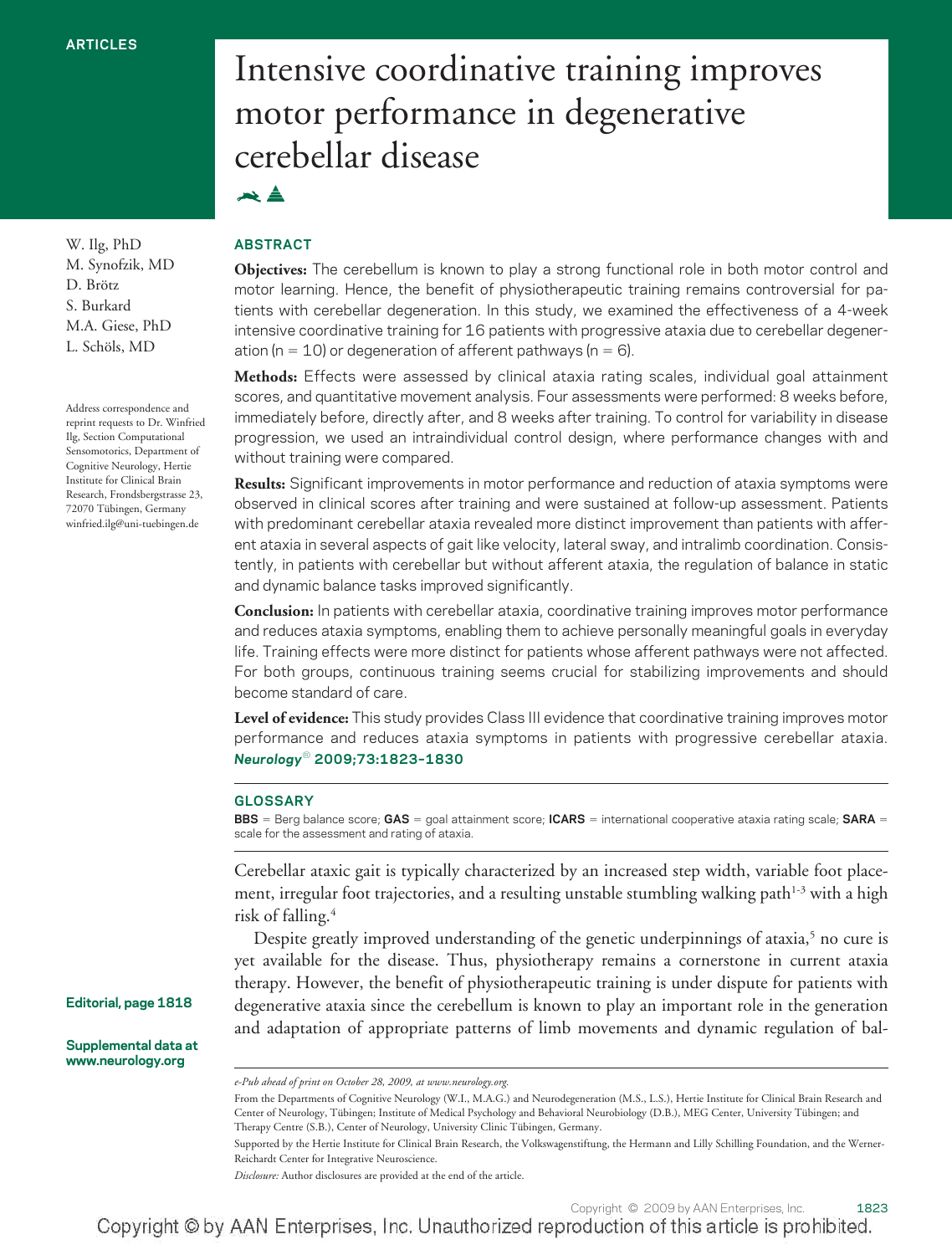**Table 1 Clinical data of the study participants**

|                 |         |        |                    |        |                     |                      | <b>SARA</b> |                |                | <b>ICARS</b> |    |                |                |           |
|-----------------|---------|--------|--------------------|--------|---------------------|----------------------|-------------|----------------|----------------|--------------|----|----------------|----------------|-----------|
|                 | Patient | Age, y | Age at<br>onset, y | Gender | <b>Diagnosis</b>    | Pre/post<br>training | E1          | E <sub>2</sub> | E <sub>3</sub> | <b>E4</b>    | E1 | E <sub>2</sub> | E <sub>3</sub> | <b>E4</b> |
| C <sub>1</sub>  |         | 55     | 52                 | F      | <b>IDCA</b>         | No/yes               | 11          | 17             | 13             | 13.5         | 37 | 52             | 33             | 38        |
| C <sub>2</sub>  |         | 79     | 76                 | F      | SCA <sub>6</sub>    | No/yes               | 11.5        | 13.5           | 6              | 5            | 36 | 43             | 24             | 26        |
| C <sub>3</sub>  |         | 66     | 56                 | M      | <b>ADCA</b>         | Yes/yes              | 15          | 15             | 9              | 6.5          | 45 | 43             | 29             | 23        |
| C <sub>4</sub>  |         | 71     | 67                 | M      | <b>IDCA</b>         | No/yes               | 11          | 13.5           | 9.5            | 10           | 36 | 43             | 26             | 34        |
| C <sub>5</sub>  |         | 56     | 53                 | F      | <b>IDCA</b>         | No/no                | 14          | 14.5           | 10             | 11           | 42 | 44             | 32             | 36        |
| C <sub>6</sub>  |         | 47     | 31                 | M      | <b>IDCA</b>         | Yes/yes              | 13.5        | 14             | 8.5            | 9.5          | 40 | 43             | 25             | 25        |
| C <sub>7</sub>  |         | 67     | 43                 | M      | <b>IDCA</b>         | No/no                | 20          | 24.5           | 19             | 16.5         | 55 | 56             | 49             | 44        |
| C <sub>8</sub>  |         | 69     | 57                 | M      | SCA <sub>2</sub>    | No/yes               | 11          | 11.5           | 8.5            | 9            | 41 | 41             | 31             | 30        |
| C <sub>9</sub>  |         | 71     | 51                 | F      | SCA <sub>6</sub>    | Yes/yes              | 16.5        | 17             | 13             | 12           | 45 | 48             | 39             | 37        |
| C <sub>10</sub> |         | 65     | 60                 | F      | <b>IDCA</b>         | Yes/no               | 12.5        | 12.5           | 8              | 9.5          | 34 | 34             | 25             | 34        |
| A1              |         | 44     | 34                 | F      | <b>SANDO</b>        | No/yes               | 15.5        | 14             | 12             | 11           | 37 | 44             | 32             | 32        |
| A <sub>2</sub>  |         | 69     | 56                 | M      | <b>IDCA</b> with SN | No/no                | 21          | 23             | 16.5           | 16.5         | 57 | 54             | 43             | 50        |
| A <sub>3</sub>  |         | 40     | 22                 | F      | <b>SANDO</b>        | Yes/no               | 15          | 12.5           | 8              | 13           | 44 | 38             | 26             | 39        |
| A <sub>4</sub>  |         | 51     | 31                 | M      | <b>FA</b>           | Yes/no               | 23          | 19             | 16             | 17           | 59 | 44             | 41             | 44        |
| A <sub>5</sub>  |         | 69     | 44                 | M      | FA                  | Yes/yes              | 24          | 20             | 17             | 16           | 62 | 52             | 45             | 47        |
| A <sub>6</sub>  |         | 64     | 44                 | F      | <b>FA</b>           | Yes/no               | 18          | 17             | 14             | 17.5         | 51 | 44             | 37             | 39        |
|                 |         |        |                    |        |                     |                      |             |                |                |              |    |                |                |           |

Ataxia was clinically assessed at the 4 examinations E1–E4 using the scale for the assessment and rating of ataxia (SARA) as primary outcome measure. SARA covers a range from 0 (no ataxia) to 40 (most severe ataxia). In addition, scores of the International Cooperative Ataxia Rating Scale (ICARS) are provided. In the patient column, "C" indicates individuals with predominantly cerebellar ataxia while "A" indicates patients with afferent ataxia. Pre training: (yes/no) categorization whether patients performed other physiotherapeutic training before intervention. Post training: (yes/no) categorization based on interview data, assessing whether patients performed daily training after intervention.

IDCA = idiopathic cerebellar ataxia; SCA 6 = spinocerebellar ataxia type 6; ADCA = autosomal dominant cerebellar ataxia; SCA 2 = spinocerebellar ataxia type 2; SANDO = sensory ataxic neuropathy with dysarthria and ophthalmoparesis caused by mutations in the polymerase gamma gene (POLG); SN = sensory neuropathy; FA = Friedreich ataxia.

ance.2,6,7 Impairments of cerebellar patients in (short-term) practice-dependent motor learning have been shown for various motor tasks.8-12 Motivated by these studies, it has been hypothesized that patients with degenerative cerebellar disease may not benefit from physiotherapy with respect to movement adaptation and increased coordination and balance capabilities.6,13,14

Very few clinical studies have evaluated physiotherapeutic interventions for patients with cerebellar ataxia. Some case studies have examined physiotherapeutic concepts to retrain posture and balance control using increasingly demanding balance and gait tasks.15-17 Recently, locomotor training on treadmills with $18$  or without<sup>19</sup> body weight support have been proposed. Further studies are needed to understand the potential benefit of rehabilitation for cerebellar ataxia patients. Open questions are whether such patients have lost the ability of practice-dependent motor learning or whether they require longer-duration or higher-intensity training to learn.13

Here we present a prospective cohort study of the influence of coordinative training on patients with degenerative cerebellar disease. The goal of this study was to examine whether these patients can improve interjoint coordination and dynamic balance by intensive coordination training over a longer duration.

**METHODS Patients.** We examined 16 patients with degenerative cerebellar disease, including 10 patients (C1–C10) with predominant effects on the cerebellum (group C: 5 women, 5 men, age  $64.6 \pm 9.38$ ) and 6 patients (A1–A6) with predominant afferent ataxia (group A: 3 women, 3 men, age 56.2  $\pm$  12.9; for clinical details see table 1). Patients with afferent ataxia were positive for genetic mutations known to cause primarily afferent ataxia: 3 patients with genetically confirmed Friedreich ataxia and 2 with sensory ataxic neuropathy with dysarthria and ophthalmoparesis caused by mutations in the polymerase gamma gene (*POLG*). Furthermore, 1 patient with combined idiopathic ataxia and highly severe sensory neuropathy (as indicated by loss of sensory nerve action potentials in nerve conduction studies) was included in the afferent ataxia group.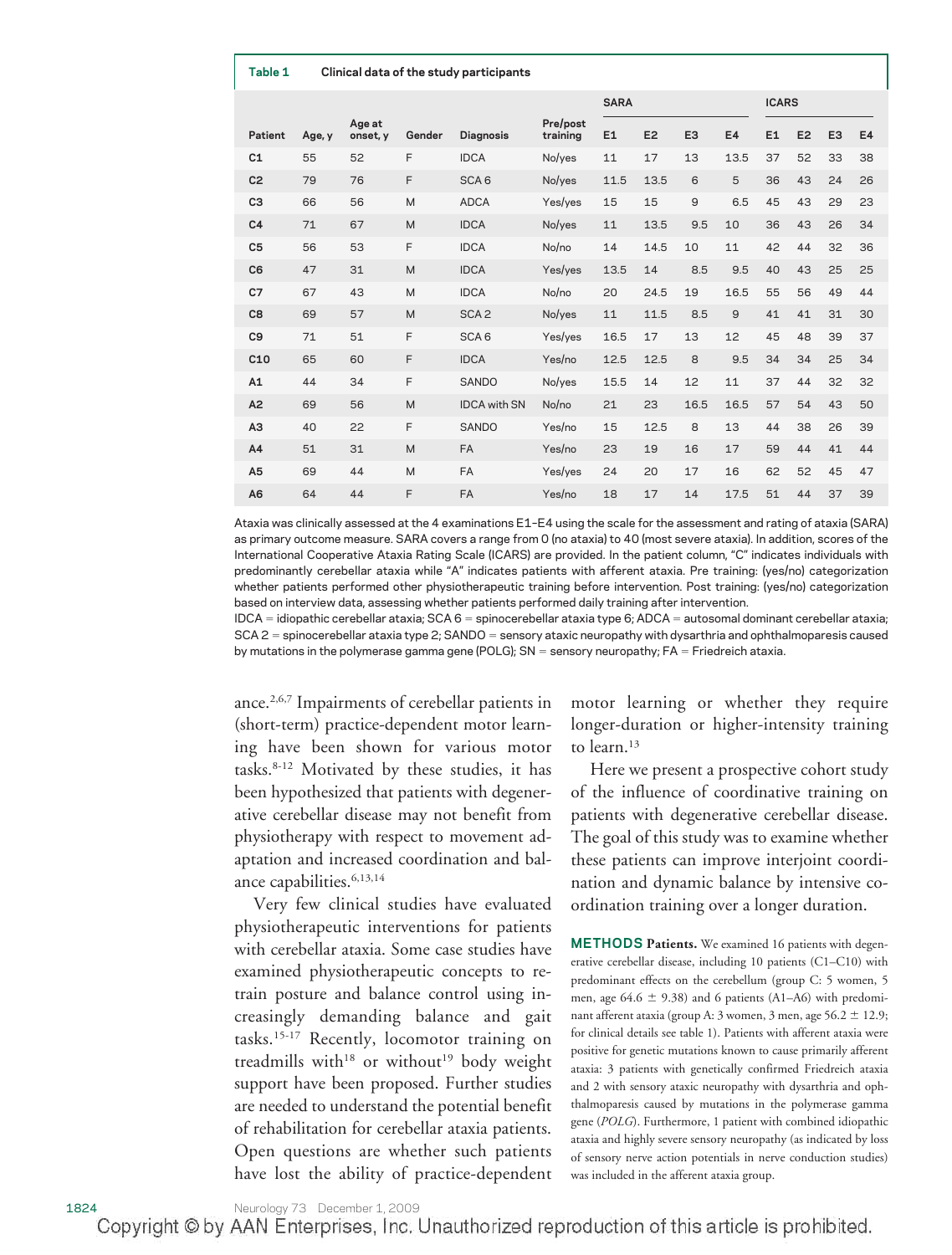Patients with afferent ataxia had earlier disease onset than patients in the cerebellar group (38.5  $\pm$  11.9 vs 54.6  $\pm$  13.3 years of age; Mann-Whitney *U* test:  $U = 11$ ,  $p = 0.039$ ) and also presented with more severe disease (scale for the assessment and rating of ataxia [SARA]:  $19.7 \pm 4.2$  vs  $13.6 \pm 2.9$ ,  $U = 5.5$ ,  $p = 0.005$ ). All patients were able to walk a distance of 10 meters with or without a walking aid. Before study onset, 7 patients received physiotherapy once a week with different protocols (e.g., strength training, isometric and isotonic stabilization).

**Standard protocol approvals, registrations, and patient consents.** All experimental procedures were approved by the local ethics committee. Patients gave written informed consent.

**Study design.** We assessed the effectiveness of a 4-week course of intensive coordinative training, followed by 8 weeks during which the patients were asked to continue exercises at home. Patients were examined 4 times: 8 weeks before intervention (E1), immediately before the first coordinative training (E2), immediately after the last training (E3), and after 8 weeks for follow-up assessment (E4).

To control for variability in disease progression, patients were taken as their own controls in an intraindividual control design where performance changes with and without training were compared (level of evidence class III). Three different comparisons were performed: 1) by comparing E1 with E2, we determined the variability of test performance not caused by the intervention. This variability might be due to progression of diseases, variability of daily condition, or practice effects; 2) we assessed intervention effects by comparing E2 and E3; 3) comparison of E2 with E4 and E3 with E4 allowed the assessment of retention effects.

Motor performance was evaluated on 3 levels independently: 1) effects on neurologic symptoms assessed by clinical ataxia and behavioral rating scales, 2) quantitative movement analysis, 3) improvements in personally relevant activities of daily living assessed by an individual goal attainment score.

**Coordinative physiotherapy.** The strategy of the physiotherapeutic intervention was to activate and demand control mechanisms for balance control and multijoint coordination. Furthermore, the intervention trained the patients' ability to select and use visual, somatosensory, and vestibular inputs to preserve and retrain patients' capability for reacting to unforeseen situations and for avoiding falls as much as possible.

The physiotherapy program consisted of a 4-week course of intensive training with 3 sessions of 1 hour per week. Exercises included the following categories: 1) static balance, e.g., standing on 1 leg; 2) dynamic balance, e.g., sidesteps, climbing stairs; 3) whole-body movements to train trunk-limb coordination; 4) steps to prevent falling and falling strategies; 5) movements to treat or prevent contracture. Appendix e-1 on the *Neurology®* Web site at www.neurology.org provides a detailed description of the physiotherapeutic exercises.

After the 4-week intervention period, all patients received an individual written training schedule. They were asked to perform exercises by themselves at home for 1 hour each day. Patients were instructed to perform only safe exercises at home and to omit any exercises which they could only perform with aid. After assessment E4, we assessed by interview which patients regularly performed training at home (see table 1). None of the data of the movement analysis or the interview were available to the examiners during clinical ratings.

**Clinical outcome measures.** The primary outcome measure was SARA,<sup>20</sup> which has been approved as a valid measure of

| Table 2<br>Example for a personally selected goal<br>of the goal attainment score            |                                                                                                                  |      |  |  |  |  |  |
|----------------------------------------------------------------------------------------------|------------------------------------------------------------------------------------------------------------------|------|--|--|--|--|--|
| Individual goal: Walking around a table with<br>small distance without swaying<br>Score      |                                                                                                                  |      |  |  |  |  |  |
| The patient walks around the table mainly<br>$-2$<br>by touching the table                   |                                                                                                                  |      |  |  |  |  |  |
| The patient can walk around the table<br>$-1$<br>without touching the table most of the time |                                                                                                                  |      |  |  |  |  |  |
|                                                                                              | The patient can walk around the table<br>without touching the table                                              | O    |  |  |  |  |  |
| look around sometimes                                                                        | The patient can walk around the table<br>without touching the table and is able to                               | $+1$ |  |  |  |  |  |
|                                                                                              | The patient can walk around the table<br>without touching the table and is able to<br>look around the whole time | $+2$ |  |  |  |  |  |

Personally selected goal of the goal attainment score exemplarily shown for patient C4. Five levels of goal attainment were defined before the intervention started (at examination E2). At examination E3, the goal attainment is rated subjectively from the patient. Scores range from  $-2$ to 2 ( $-2$  baseline,  $-1$  less than expected outcome, 0 expected outcome, 1 greater than expected outcome, 2 much greater than expected outcome).

disease severity in spinocerebellar ataxias and idiopathic ataxias.<sup>21</sup> The SARA score includes 8 items: 3 items rating gait and posture, 1 item for speech disturbances, and 4 items for limb-kinetic functions (table 1). Additionally, we assessed ataxia by the international cooperative ataxia rating scale (ICARS).<sup>22</sup> SARA and ICARS were assessed by a neurologist experienced in ataxia (M.S.). Independently and blinded for these scores, a physiotherapist (S.B.) rated balance control capacities using the Berg balance score (BBS).<sup>23</sup> In addition, patients selected individual goals using a goal attainment score (GAS)<sup>24</sup> (table 2) to determine the relevance of the intervention for everyday life.

**Quantitative movement analysis.** Motor performance was evaluated by quantitative movement analysis using a VICON 612 motion capture system with 8 cameras (see appendix e-2 for details). We examined gait as well as a static and a dynamic balance task. For gait analysis, patients were instructed to walk normally at a self-determined pace. Patients were walking with shoes and without walking aids except for patients A4 and C7 who used a trolley for the recording of gait. From each patient we recorded 12–15 gait cycles, within 3 walking trials.

We examined standard gait measures like velocity, step length, step width, and lateral body sway. Lateral body sway was defined as the lateral component of the path of the center of gravity, normalized to the anterior-posterior component for each trial.

Furthermore, we determined a specific measure for the temporal variability of intralimb coordination. This measure  $vb_\tau$  has been shown in previous work to detect temporal abnormalities in intralimb coordination in gait that are specific for patients with cerebellar dysfunctions<sup>25,26</sup> (see appendix e-2). Temporal variability in gait has been suggested as an indicator for the risk of falling.<sup>27</sup>

In the static balance task, patients had to stand for 30 seconds with their eyes open, feet together, and arms in front of the body. We determined body sway by measuring the motion of the center of gravity.

In the dynamic balance task, subjects stood in an upright position with both legs on a treadmill and were warned that the

Neurology 73 December 1, 2009 1825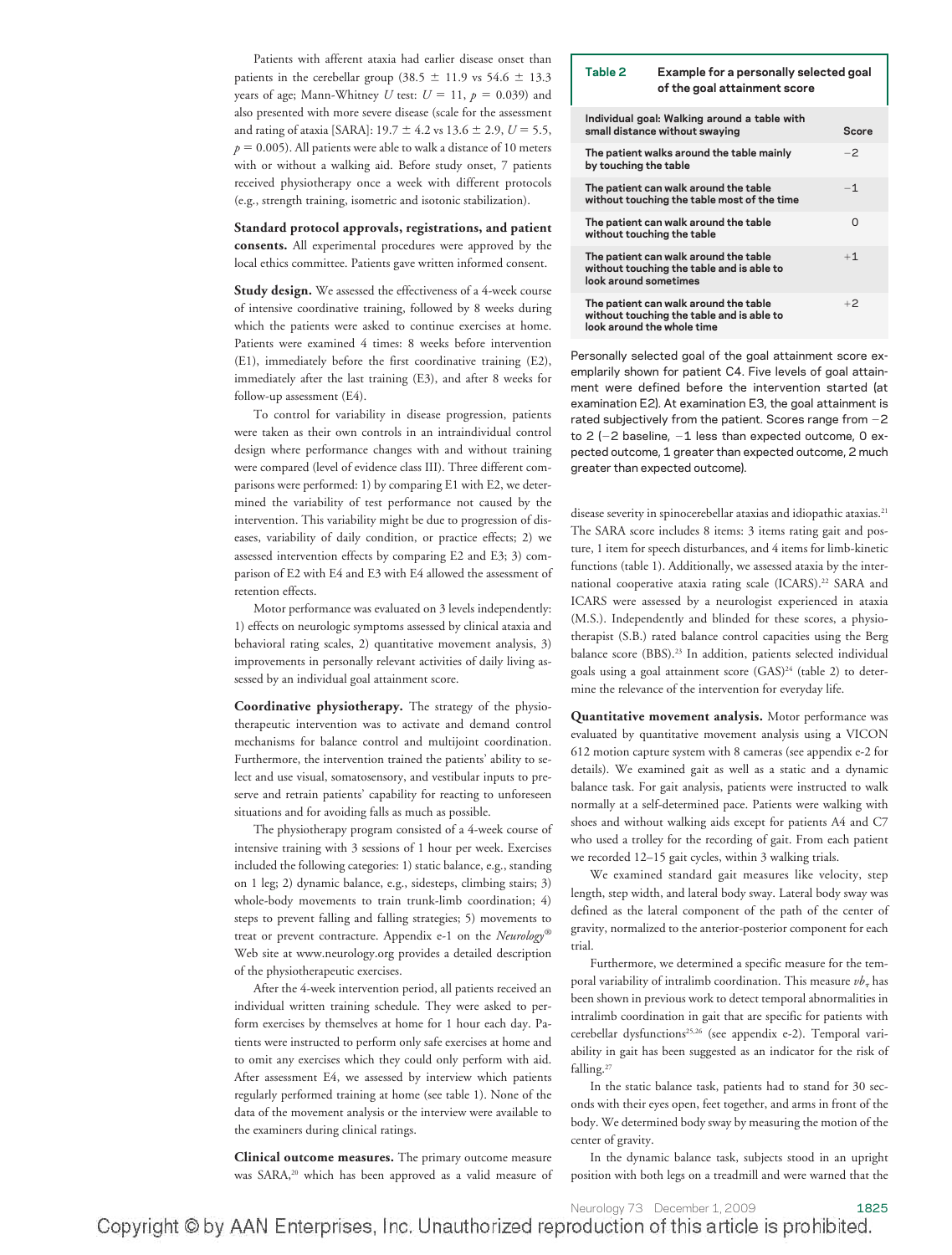

(A) Scale for the assessment and rating of ataxia (SARA) scores at examinations E1–E4 of individual patients. "C" indicates the group with predominantly cerebellar ataxia and "A" means patients with afferent ataxia. (B) Group comparisons of SARA scores and measures from quantitative movement analysis (C-F). Groups of 4 bars indicate the examinations E1-E4. Asterisks indicate significant differences between examinations ( $p < 0.05$ ).

treadmill would be activated in the next few seconds. The treadmill was programmed to run for 1 second with an acceleration of 6 m/s<sup>2</sup> and a maximal velocity of 0.4 m/s in posterior direction. The mechanical stimulus had a translatory amplitude of 18 cm. Subjects were protected from falling by a safety harness. They were instructed to compensate the perturbation by anteriorly directed steps. In each session, 3 trials were conducted, the second and the third trial being analyzed with respect to lateral and posterior body sway. The first trials were not analyzed in order to allow patients to get used to the treadmill and the task.

**Statistical analysis.** Comparisons between the cerebellar group and the afferent group were executed by using the nonparametric Mann-Whitney *U* test (*U* and *p* values). Significances are reported with the significance level  $p < 0.05^*$ . Repeated measurements analyses were performed using the nonparametric Friedman test ( $\chi^2$  and  $p$  values) to determine within-group differences between examinations E1 and E4. When the Friedman test yielded a significant effect ( $p < 0.05$ ) or a trend ( $p < 0.1$ ), post hoc analysis was performed using a Wilcoxon signed-rank test for pairwise comparisons between assessments (*Z* and *p* values). For the latter we report 2 significance levels: uncorrected  $(p < 0.05^*)$  and Bonferroni corrected for multiple comparisons ( $p < 0.05/3$ <sup>\*\*</sup>). Statistical analysis was performed using the software packages MATLAB and SPSS.

**RESULTS Clinical scores.** Differences in ataxia symptoms (measured by SARA) across the 4 assessments were confirmed using a Friedman test ( $\chi^2$  =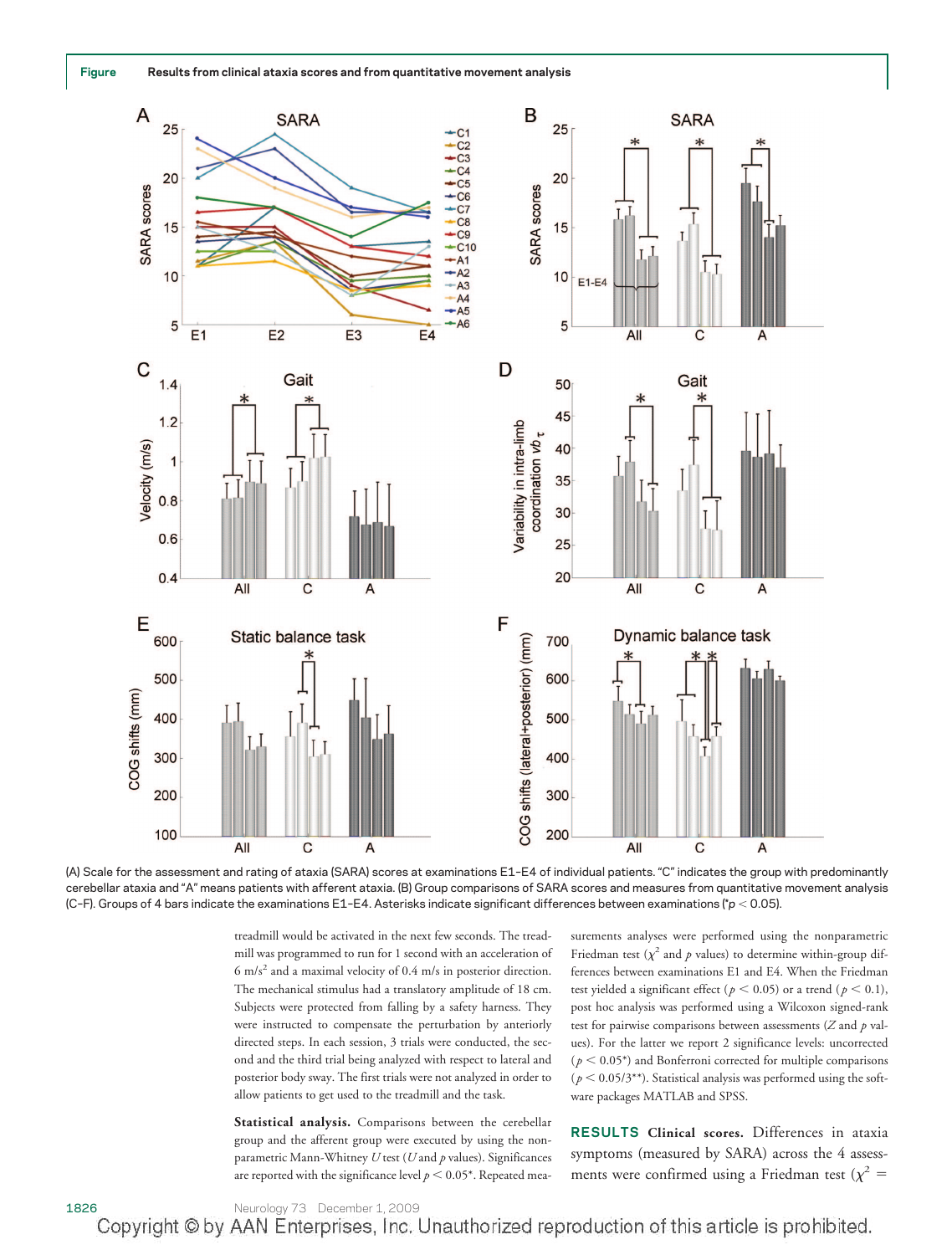| Table 3           | Comparison of ataxia symptoms and motor performance before and after the intervention |                     |                      |              |                |               |               |                             |                      |
|-------------------|---------------------------------------------------------------------------------------|---------------------|----------------------|--------------|----------------|---------------|---------------|-----------------------------|----------------------|
|                   |                                                                                       |                     |                      | Gait         |                | <b>Static</b> | Dyn.          |                             |                      |
|                   | <b>SARA, total</b>                                                                    | <b>ICARS, total</b> | <b>BBS, total</b>    | Velocity     | Step length    | Lateral sway  | $vb -$        | balance.<br><b>COG</b> sway | balance,<br>COG sway |
| All patients      | 0.001'/0.001'                                                                         | 0.001'/0.001'       | 0.001'/0.001'        | 0.007'/0.04" | $0.004*/0.13$  | 0.3/0.3       | $0.09/0.02*$  | 0.27/0.45                   | 0.28/0.65            |
| Cerebellar ataxia | $0.005*/0.005*$                                                                       | 0.005'/0.008"       | $0.005^{*}/0.01^{*}$ | 0.007'/0.02" | $0.005*/0.01*$ | $0.04*/0.02*$ | $0.04*/0.02*$ | $0.04^{*}/0.14$             | $0.02^{t}/0.75$      |
| Afferent ataxia   | $0.026^{*}/0.11$                                                                      | 0.027'/0.08         | $0.03*/0.06$         | 0.75/0.91    | 0.43/0.6       | 0.6/0.25      | 0.75/0.6      | 0.68/0.84                   | 0.22/0.14            |

For each combination of patient group and measure 2 *p* values are given (Mann-Whitney *U* test). The first *p* value denotes the comparison of measures at examinations E2 and E3, the second compares examinations E2 and E4. Asterisks indicate significance ( $p < 0.05$ ).

SARA = scale for the assessment and rating of ataxia; ICARS = International Cooperative Ataxia Rating Scale; BBS = Berg balance score;  $vb_\tau$  = measure for the temporal variability of hip-knee coordination (see Methods);  $COG =$  center of gravity.

> 30.7,  $p < 0.0001$ ). Comparisons between specific examinations of the SARA score revealed reduction (5.2 points on average) comparing pre/post intervention (E2/E3, Wilcoxon signed-rank test: *Z*  $-3.52$ ,  $p < 0.001**$ ) and retention of improvements in the follow-up assessment (E2/E4,  $Z = -3.36$ ,  $p = 0.001^{**}$ ) (figure, A and B). Subgroup analyses revealed pre/postintervention differences for both the cerebellar ( $Z = -2.81$ ,  $p = 0.005^{**}$ ) and the afferent groups  $(Z = 2.21, p = 0.027^*)$ , whereas retention was found for the cerebellar group only  $(Z = -2.6, p = 0.008**)$  (table 3). In contrast, there is no improvement comparing preintervention examinations (E1/E2,  $Z = 0.56$ ,  $p = 0.57$ ), indicating that there is no relevant influence of factors beyond intervention.

> Categorized by training intensity at home (table 1), the group of patients performing daily training showed a slight improvement (decrease) in the SARA score in the follow-up assessment E4 compared to E3 (average  $-0.4$  points), whereas the complementary group revealed an average increase of the SARA score (1.0 point).

> We found comparable results for ICARS and BBS, showing significantly improved performance for all patients after interventions, while significant retention was restricted to the cerebellar group (table 3).

> The tendency of cerebellar patients profiting more than afferent patients was confirmed in the goal attainment scores (table 4). For all patients, the average rating was 0.5 (0  $\approx$  expected outcome, 1  $\approx$ greater than expected outcome). For the cerebellar group, average rating was 0.8 compared to 0.1 in patients with afferent ataxia.

> **Quantitative movement analysis.** Gait analysis revealed an increased velocity for cerebellar patients  $(\chi^2 = 13.56, p = 0.004)$  in the comparison of pre/ postintervention ( $Z = -2.7$ ,  $p = 0.007**$ ) and retention  $(Z = -2.29, p = 0.02^*)$ . In contrast, velocity was not increased for the afferent group (figure, C; table 3).

Consistent with these results, cerebellar patients showed persistent increase in step length ( $\chi^2 = 17.4$ ,  $p = 0.001$ ) (E2/E3:  $Z = -2.8$ ,  $p = 0.005$ <sup>\*\*</sup>; E2/E4:  $Z = -2.4$ ,  $p = 0.013**$ ) and a decrease in lateral body sway ( $\chi^2$  = 9.1,  $p$  = 0.02) (E2/E3:  $Z$  = -1.98,  $p = 0.047^*$ ; E2/E4:  $Z = -2.29$ ,  $p = 0.022^*$ ) indicating an improvement of dynamic balance in gait. Quantifying the joint coordination variability using the measure  $vb_{\tau}$  (see Methods) revealed a reduced temporal variability ( $\chi^2 = 6.9$ ,  $p = 0.07$ ) in hip-knee coordination (this joint combination has been shown to be most indicative for changes in intralimb coordination in previous studies<sup>25,28</sup>) after training  $(Z =$  $-1.98$ ,  $p = 0.047$ <sup>\*</sup>) and at follow-up ( $Z = -2.29$ ,  $p = 0.022^*$ ) for the group of cerebellar patients (figure, D; table 3).

The dynamic balance task on the treadmill revealed a nonsignificant decrease in body sway comparing E1 and E2, which is probably caused by practice effects (figure, F). Patients with afferent ataxia were not able to reduce body sway after training, whereas cerebellar patients improved ( $\chi^2 = 8.2$ ,  $p = 0.04$ ) in comparison of pre/postintervention  $(E2/E3, Z = -2.29, p = 0.02^*)$ . This result implies an improvement in dynamic balance control with strong everyday relevance. However, follow-up assessment revealed an increase of body sway for cerebellar patients (E3/E4,  $Z = -2.09$ ,  $p = 0.03^*$ ), indicating that improvements in dynamic balance did not fully persist. See appendix e-2 for more details.

**DISCUSSION** In this study, we focused on coordinative training for patients with degenerative ataxias. This might be the most difficult group of ataxias to treat, due to their progressive nature and effect on virtually all parts of the cerebellum. In contrast, ataxia following stroke, neurosurgery, trauma, or multiple sclerosis generally affects only some regions of the cerebellum, but leaves other regions intact, which might be trained to compensate for the defective parts.

Subjects served as their own controls by comparing the preintervention disease course (examinations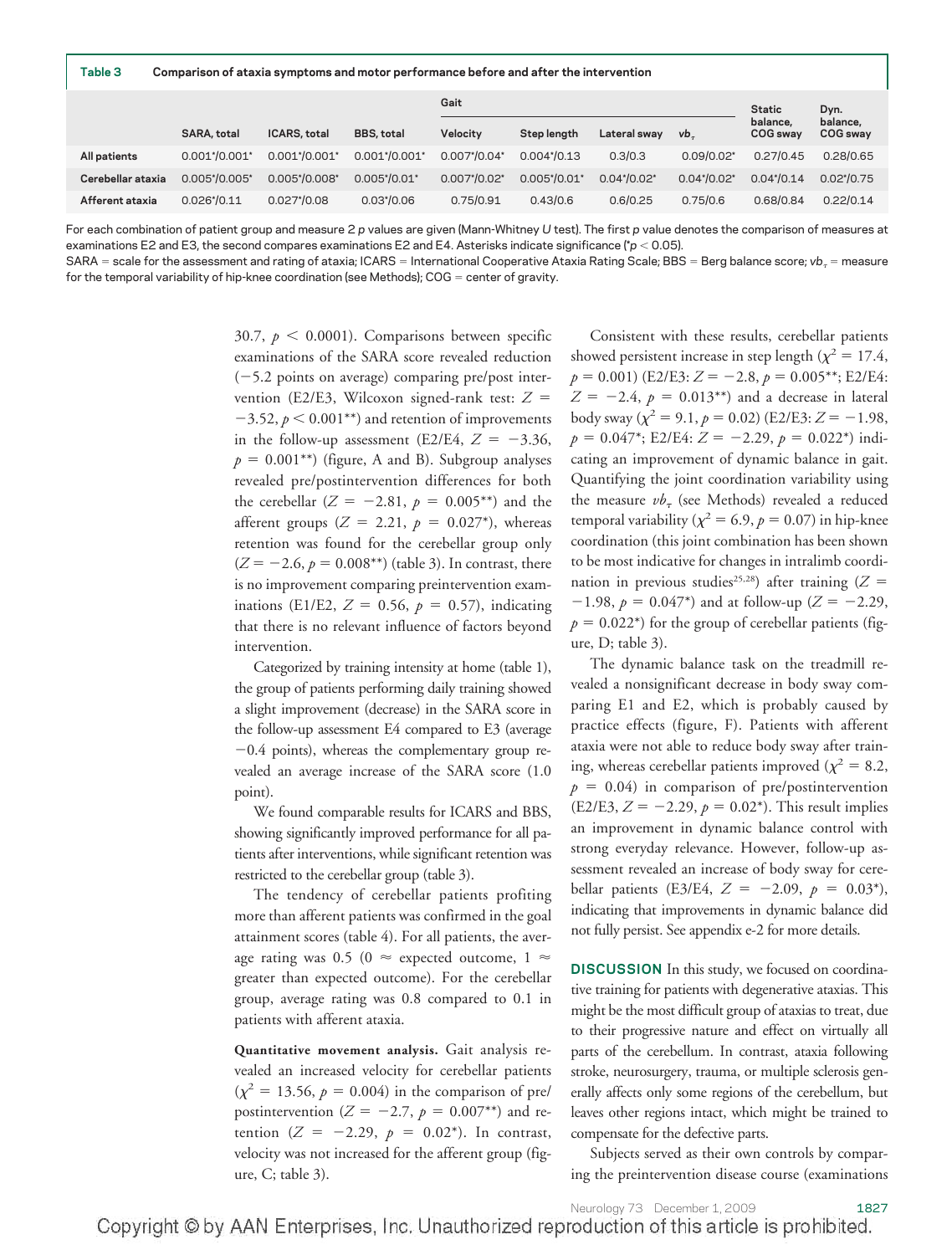| Table 4        | Personally selected goals of the goal<br>attainment score                                                         |                |  |  |  |  |  |
|----------------|-------------------------------------------------------------------------------------------------------------------|----------------|--|--|--|--|--|
| Patient        | Goal                                                                                                              | Score          |  |  |  |  |  |
| C <sub>1</sub> | Walking on a narrow path ( $<$ 50 cm)                                                                             | $\mathcal{P}$  |  |  |  |  |  |
| C <sub>2</sub> | Walking up a staircase without using<br>railway                                                                   | $\mathcal{P}$  |  |  |  |  |  |
| CЗ             | Reaching the mailbox in a distance<br>of 600 m without using a walking aid                                        | 0              |  |  |  |  |  |
| C <sub>4</sub> | Walking around a table with small<br>distance without swaying                                                     | 1              |  |  |  |  |  |
| C <sub>5</sub> | Walking without a walking aid over a<br>distance $>$ 10 m                                                         | 1              |  |  |  |  |  |
| C <sub>6</sub> | Walking over a distance of about<br>300 m without a walking aid or a<br>helping person                            | $\overline{c}$ |  |  |  |  |  |
| C7             | Walking over a distance of 50 m<br>with a trolley, without bumping with<br>the feet into it                       | $\mathbf{1}$   |  |  |  |  |  |
| C8             | Walking free on a small staircase (3<br>steps) in an alternating way with a<br>distance of 1 m to the railway     | $-1$           |  |  |  |  |  |
| C <sub>9</sub> | Walking with a trolley over a<br>distance of 50 m                                                                 | 0              |  |  |  |  |  |
| C10            | Walking without a walking aid over a<br>distance of about 100 m                                                   | 0              |  |  |  |  |  |
| A1             | Walking independently over longer<br>distances (>500 m)                                                           | $\mathbf{1}$   |  |  |  |  |  |
| A2             | Reducing danger of falling                                                                                        | 0              |  |  |  |  |  |
| A3             | Walking a distance of 30 m with a<br>full cup without to spill something                                          | $-1$           |  |  |  |  |  |
| A <sub>4</sub> | Walking with a trolley over a<br>distance of 2,000 m without<br>dropping feet and strong support<br>from the arms | $-1$           |  |  |  |  |  |
| A <sub>5</sub> | Walking over a distance of 100 m<br>with a trolley, without bumping with<br>the feet into it                      | 2              |  |  |  |  |  |
| A <sub>6</sub> | Walking with a trolley over a<br>distance of 500 m                                                                | $-1$           |  |  |  |  |  |

Personally selected goals of the goal attainment scale and the scores obtained after the intervention period. Described goals correspond to score  $0.$  Scores range from  $-2$ to  $2$  (-2 baseline, -1 less than expected outcome, 0 expected outcome, 1 greater than expected outcome, 2 much greater than expected outcome).

E1/E2) with the disease course during intervention (examinations E2/E3). This allowed for control of factors like daily condition, practice effects, or progression of disease. The advantage of taking the patients as their own control group is the comparability of disease progression.

The results of our study reveal a significant reduction of ataxia symptoms measured by the clinical scale SARA for all patients. The natural disease progression of degenerative cerebellar ataxias is 0.6 –2.5 points per year on the SARA scale depending on genotypes (data of the EUROSCA natural history study; Thomas Klockgether, personal communication, 2008). The average improvement obtained by the coordinative training of  $-5.2$  SARA points therefore means that the patients gained back func-

tional performance equivalent to 2 or more years of disease progression. Follow-up assessment revealed retention of this improvement for the cerebellar group.

Quantitative movement analysis revealed more distinct changes for patients with cerebellar ataxia. These patients showed significant improvement in specific measures quantifying intralimb coordination as well as balance control in gait and balance tasks, whereas patients with predominant afferent ataxia did not improve. This discrepancy is most likely caused by a loss of afferent information in these patients, which inhibits necessary inputs for adequate cerebellar processing. Consistently, cerebellar patients achieved more of their personal goals concerning activities of daily living, as indicated by their higher goal attainment score.

Another main result consists of the observation that retention crucially depends on continuous training. Our interview-based data on training intensity at home indicate that patients who regularly performed training according to a "homework protocol" had a better long-term outcome than patients who did not train at home regularly. The necessity of continuous training also became obvious in the dynamic balance task on the treadmill. For the cerebellar group, body sway was significantly reduced in comparison of pre/ postintervention, but also significantly increased in the follow-up assessment. This finding indicates that the improvements gained by the coordinative training could not be preserved for this demanding task of reactive balance control. This phenomenon is most likely explained by the patients' limited training of demanding whole body coordination exercises at home for safety reasons. We therefore recommend professionally administered physiotherapy units to focus on whole body coordination exercises as an ideal complement of home training.

In order to prove the specificity of our results, we tested for several interference factors. Differences concerning age may limit comparability of the afferent and the cerebellar groups. However, better motor learning would be expected in the younger rather than in the older group. Similarly, differences in disease severity are unlikely to explain discrepancies between the afferent and the cerebellar group since the physiotherapy effect did not correlate with disease severity  $(r = -0.158, p = 0.57,$ Spearman rank correlation). Additionally, there is no difference in improvement of ataxia symptoms (SARA) depending on whether patients have done physiotherapeutic training before the intervention  $(U = 83, p = 0.87).$ 

We cannot fully exclude the influence of repetitive practice effects, in particular for the balance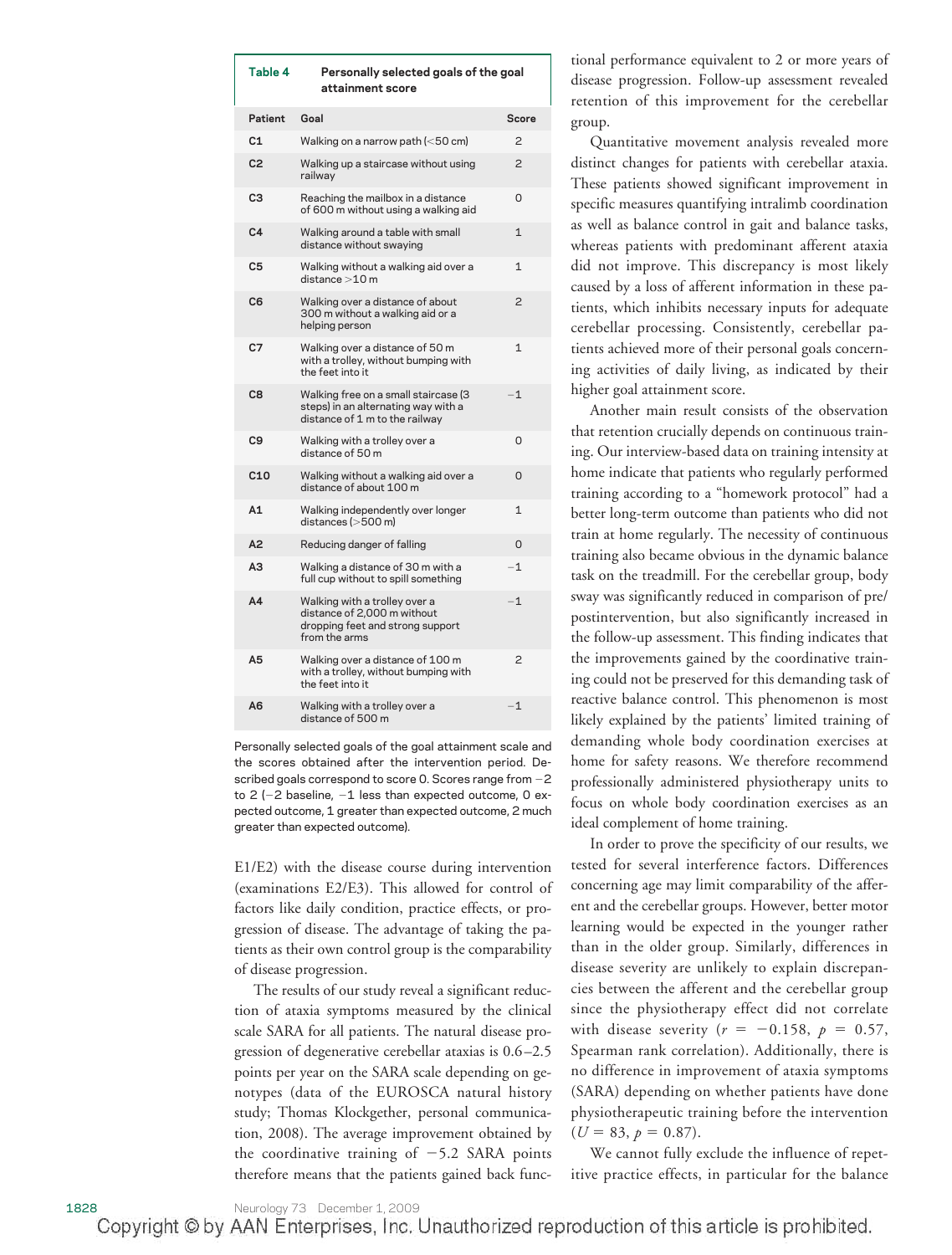task on the treadmill. The greatest influence of practice effects would be expected between the first and the second assessment (E1/E2). But changes between E1 and E2 were not significant and changes between E3 and E4 went in the opposite direction. For the examinations included in the clinical ataxia scales (SARA, ICARS), it is unlikely that practice effects predominantly influenced these results, since patients have undergone clinical ratings for years and scores did not improve between assessments without training.

The specificity of improvements in motor performance is supported by highly significant correlations between specific items of clinical ataxia ratings and specific movement measures reflecting multijoint coordination and dynamic balance control (figure e-5). Additionally, the difference in dynamic balance improvements for afferent and cerebellar groups indicates that these improvements are not predominantly due to strengthening of ankle and hip muscles, but that they are influenced by increased capacities in the dynamic regulation of balance.

We delivered evidence for the hypothesis that patients are able to improve multijoint coordination and dynamic balance by intensive and continuous physiotherapeutic training despite ongoing neurodegeneration. Thus, our findings stimulate further studies in degenerative cerebellar disorders. These include long-term learning studies as well as imaging analyses to clarify whether the degenerating cerebellum is still able to adapt motor coordination, or whether the learning deficit is compensated by other brain structures.

We focused on ambulatory patients, who are able to walk with or without walking aid, as patients with more severe impairments are usually not able to perform most of the exercises. Thus, further studies are needed to examine whether patients with more severe impairments would also benefit from physiotherapeutic training (adjusted to their impairments, e.g., for arm movements) or whether the capacity to improve motor performance relies on a specific level of residual cerebellar integrity.

## **AUTHOR CONTRIBUTIONS**

Statistical analysis was conducted by Dr. Winfried Ilg.

#### **ACKNOWLEDGMENT**

The authors thank T. Wiestler and C. Roether for help with data acquisition.

#### **DISCLOSURE**

Dr. Ilg reports no disclosures. Dr. Synofzik received research support from the Volkswagen Foundation (European platform). D. Brötz serves on the editorial board of *Physioscience*. S. Burkard reports no disclosures. Dr. Giese served as an editorial board member of *Cognitive Neurodynamics*; received research support from the Deutsche Forschungsgemeinschaft [SFB 555 (co-PI) and GI305/2(PI)], the EU [*Cobol FP6*-NEST-2005- Path-IMP-043403 (co-PI)], [SEARISE FP7-ICT-215866 (co-PI)], the Volkswagen Foundation [I/76556-1 (PI)], and HFSP-Grant [RGP54/ 2004 (co-PI)]. Dr. Schöls served on the editorial board of *Movement Disorders*; served on a scientific advisory board for Takeda Pharmaceutical Company Limited; received research support from Santhera Pharmaceuticals [MICONOS trial (co-PI)], the Deutsche Forschungsgemeinschaft [SCHO754/3-1 (PI) and SCHO754/4-1 (PI)], the German Research Council (BMBF) [01GM0644 to Leukonet (PI) and 01GM0603 to GeNeMove (PI)], the EU [LSHM-CT-2004-503304 to EUROSCA (coinvestigator)], the E-RARE program [01GM0807 to EUROSPA (PI) and 01GM0820 to RISCA (co-PI)], the Volkswagen Foundation [I/80711 (co-PI)], and the HSP-Selbsthilfegruppe Deutschland eV.

*Received February 26, 2009. Accepted in final form August 11, 2009.*

#### **REFERENCES**

- 1. Diener HC, Dichgans J. Cerebellar and spinocerebellar gait disorders. In: Bronstein AM, Brandt T, Woollacott, eds. Clinical Disorders of Posture and Gait. London: 1996;147–155.
- 2. Morton SM, Bastian AJ. Cerebellar control of balance and locomotion. Neuroscientist 2004;10:247–259.
- 3. Holmes G. The cerebellum of man. Brain 1939;62:1–30.
- 4. van de Warrenburg BP, Steijns JA, Munneke M, Kremer BP, Bloem BR. Falls in degenerative cerebellar ataxias. Mov Disord 2005;20:497–500.
- 5. Schöls L, Bauer P, Schmidt T, Schulte T, Riess O. Autosomal dominant cerebellar ataxias: clinical features, genetics, and pathogenesis. Lancet Neurol 2004;3:291–304.
- 6. Thach WT, Bastian AJ. Role of the cerebellum in the control and adaptation of gait in health and disease. Prog Brain Res 2004;143:353–366.
- 7. Thach WT, Goodkin HP, Keating JG. The cerebellum and the adaptive coordination of movement. Annu Rev Neurosci 1992;15:403– 442.
- 8. Smith MA, Shadmehr R. Intact ability to learn internal models of arm dynamics in Huntington's disease but not cerebellar degeneration. J Neurophysiol 2005;93:2809 – 2821.
- 9. Martin TA, Keating JG, Goodkin HP, Bastian AJ, Thach WT. Throwing while looking through prisms: I: focal olivocerebellar lesions impair adaptation. Brain 1996;119: 1183–1198.
- 10. Synofzik M, Lindner A, Thier P. The cerebellum updates predictions about the visual consequences of one's behavior. Curr Biol 2008;18:814 – 818.
- 11. Deuschl G, Toro C, Zeffiro T, Massaquoi S, Hallett M. Adaptation motor learning of arm movements in patients with cerebellar disease. J Neurol Neurosurg Psychiatry 1996;60:515–519.
- 12. Maschke M, Gomez CM, Ebner TJ, Konczak J. Hereditary cerebellar ataxia progressively impairs force adaptation during goal-directed arm movements. J Neurophysiol 2004;91:230 –238.
- 13. Morton SM, Bastian AJ. Mechanisms of cerebellar gait ataxia. Cerebellum 2007;6:79 – 86.
- 14. Bastian AJ. Mechanisms of ataxia. Phys Ther 1997;77: 672– 675.
- 15. Gill-Body KM, Popat RA, Parker SW, Krebs DE. Rehabilitation of balance in two patients with cerebellar dysfunction. Phys Ther 1997;77:534 –552.
- 16. Balliet R, Harbst KB, Kim D, Stewart RV. Retraining of functional gait through the reduction of upper extremity weight-bearing in chronic cerebellar ataxia. Int Rehabil Med 1987;8:148 –153.

Neurology 73 December 1, 2009 1829

Copyright © by AAN Enterprises, Inc. Unauthorized reproduction of this article is prohibited.